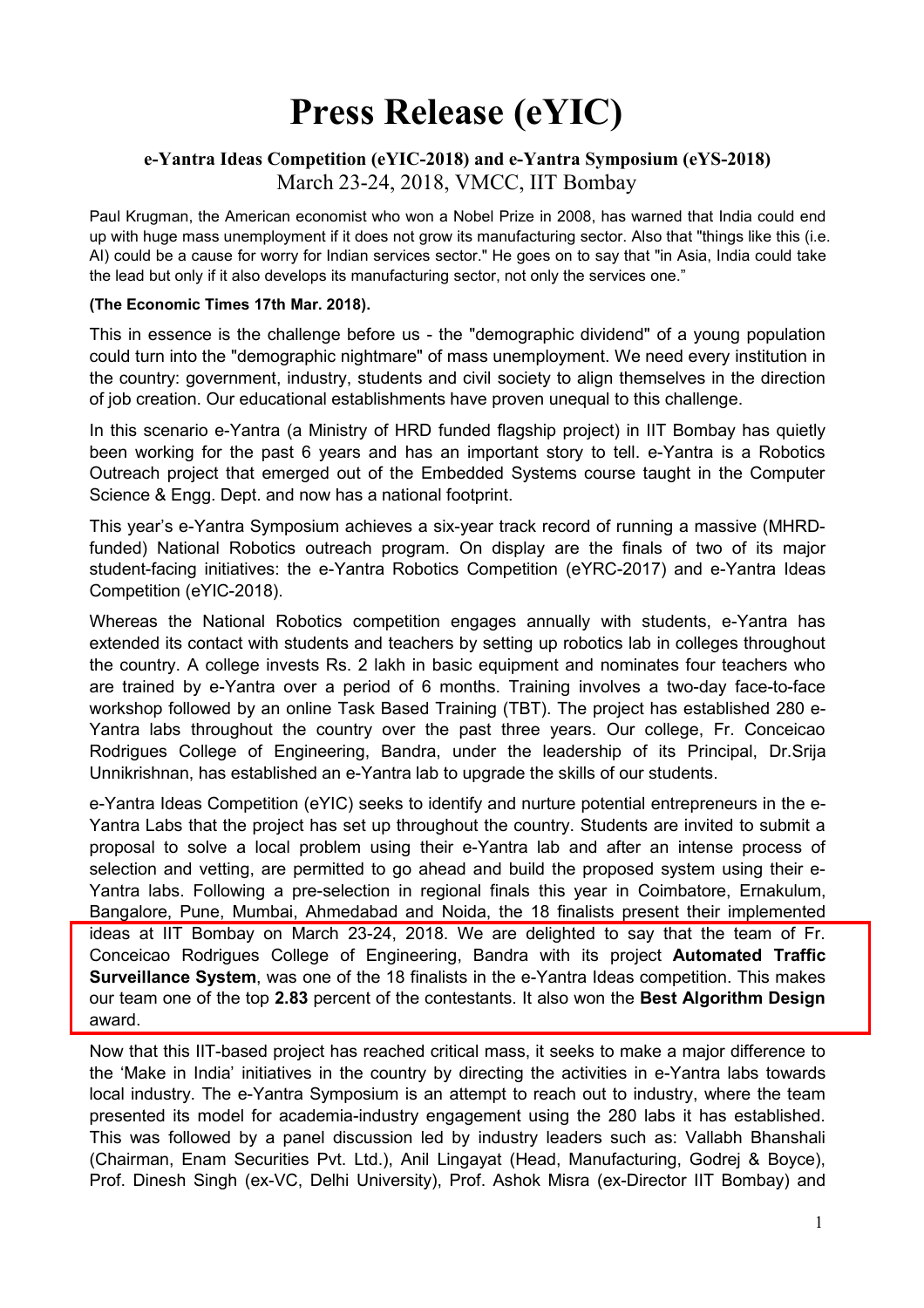Prof. SS Mantha (ex-Chairman, AICTE) on how this potent model may best be used for academia-industry engagement. With us were also Meeta Rajivlochan (Director, RUSA Maharashtra), Dr. Shivprasad Khened (Director, Nehru Science Centre, Mumbai), Romesh Kaul (MD, Mahindra CIE Ltd.), Mahesh Samat (Head, Disney India) amongst a host of others.

Following the panel discussion were talks in an inspirational vein for the 200+ finalists and the nearly 60 teachers being hosted at IIT Bombay. The speakers included Prof. Dinesh Singh (ex- VC, Delhi University), PV Subramanyam (financial consultant) and Rashmi Bansal (best selling author on entrepreneurship).

Visitors also had the chance to browse the finalists of the e-Yantra Ideas Competition exhibits where students from regional e-Yantra labs have turned problems into opportunities to solve local problems using the resources of the e-Yantra lab in their college. Prof. Kavi Arya (Principal Investigator, e-Yantra) believes this to be an important beginning to the startup model being proposed.

Almost 40+ IITB faculty across departments have volunteered to help evaluate the finalists of the two competitions. Says Dr. Krishna Lala, Sr. Project manager e-Yantra, "This just shows that technology is a passion all around for IIT teachers." Dr. Saraswathi Krithivasan (Sr. Project Manager) suggests "the students who have worked hard to reach the finals have the envied privilege of being grilled in depth about their work by IIT faculty."

The goal is the much-coveted prize of a six-week paid summer internship with the e-Yantra team where they get the opportunity to work 24x7 on ambitious technical projects under the guidance of e-Yantra mentors and exposure to a host of training in soft skills, theatre workshops, meditation sessions, lectures on history and so on.

This year, Prof. Arya plans to travel around the country helping connect these labs to industry. e- Yantra has a working platform and he has tasked himself to get the word out to industry to engage with its labs. "We owe it to the young talent who have been failed by our education system but have so much to contribute to society. e-Yantra wishes to inspire the new generation to think of itself differently: not just as knowledge consumers but also as knowledge creators."

e-Yantra is definitely showing the way.

For details contact:

Prof. Kavi Arya Principal Investigator, e-Yantra Professor Department of Computer Science and Engineering Indian Institute of Technology Bombay www.e-yantra.org support@e-yantra.org or call at 022-2576-4986; 022-2572-0184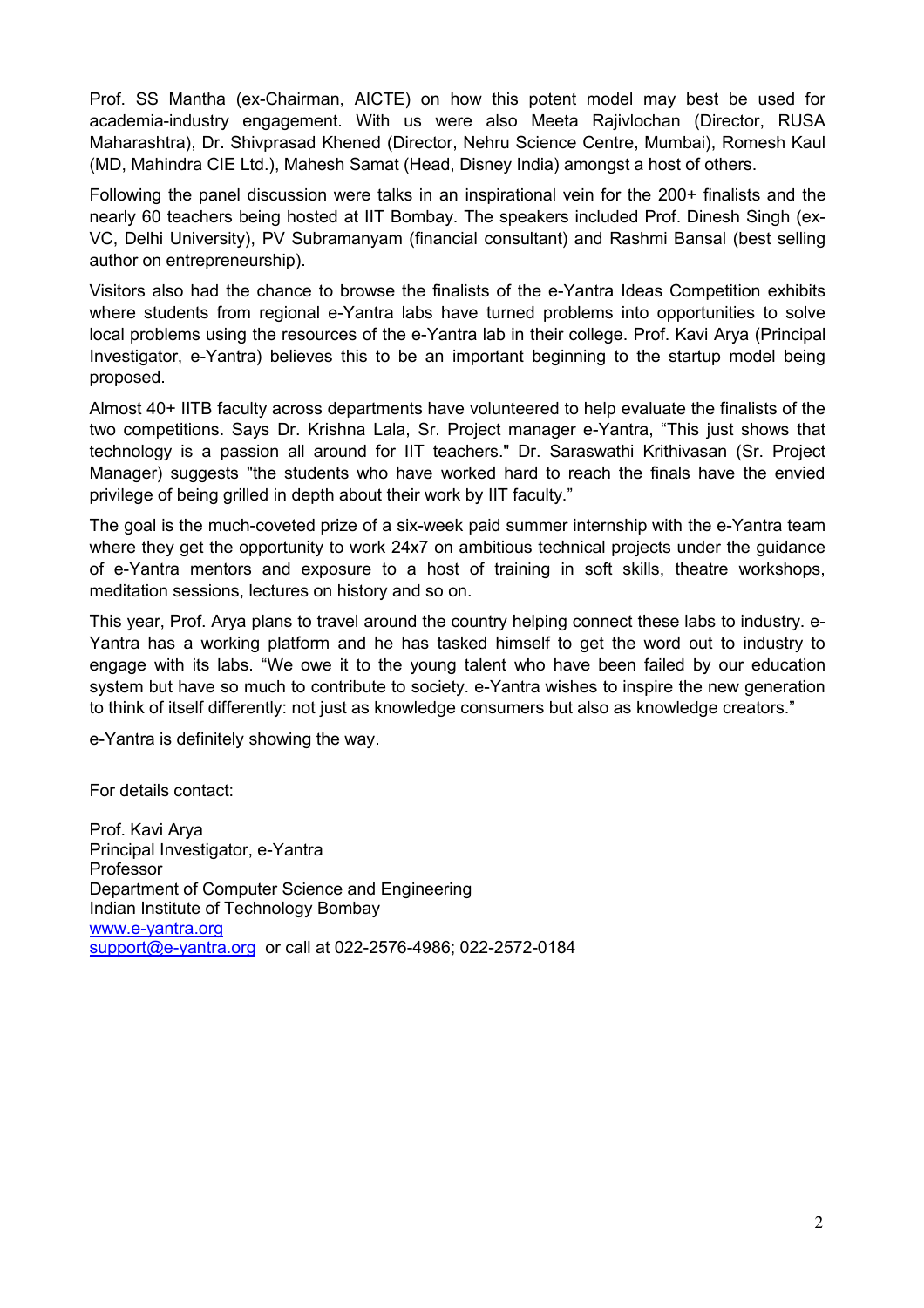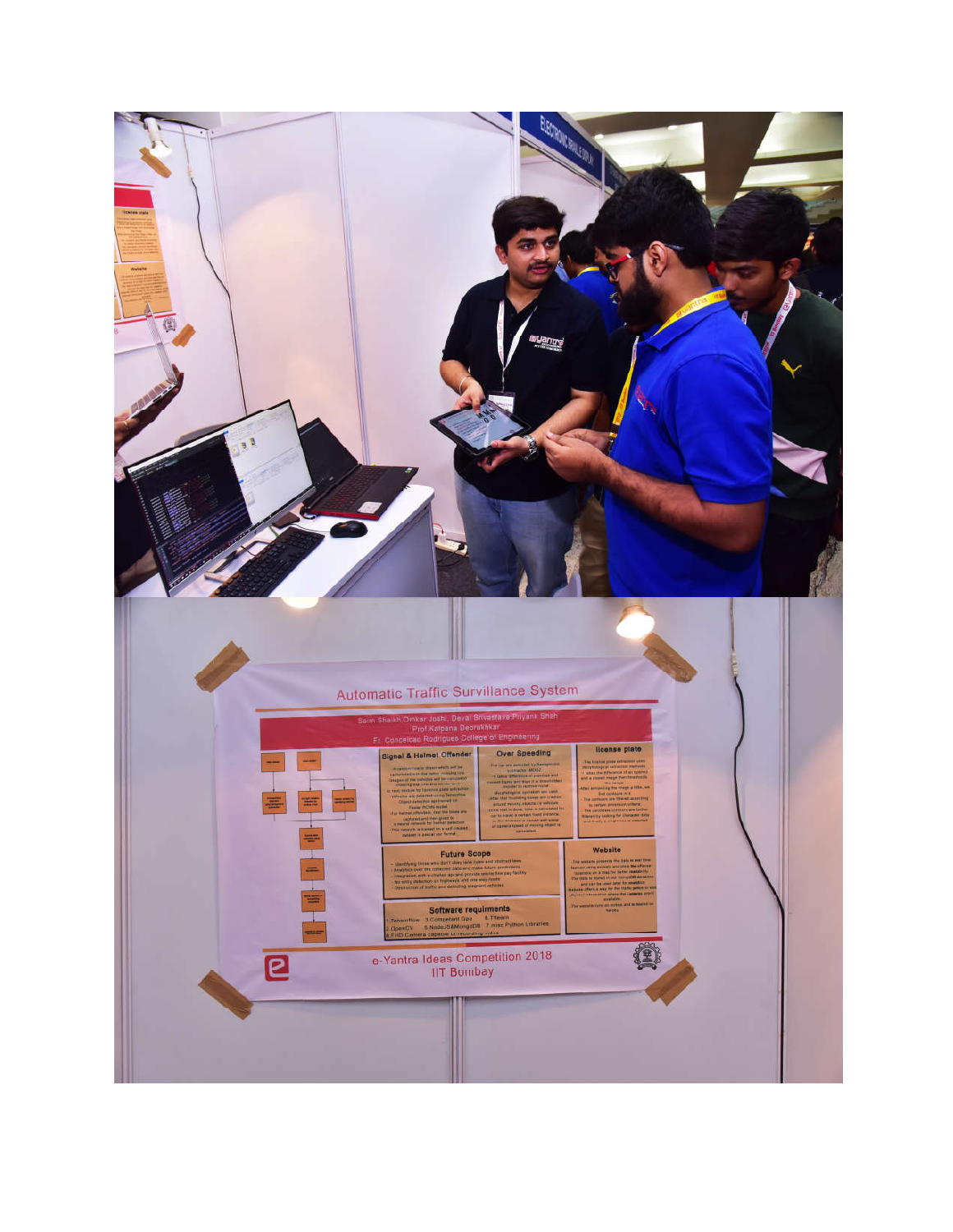